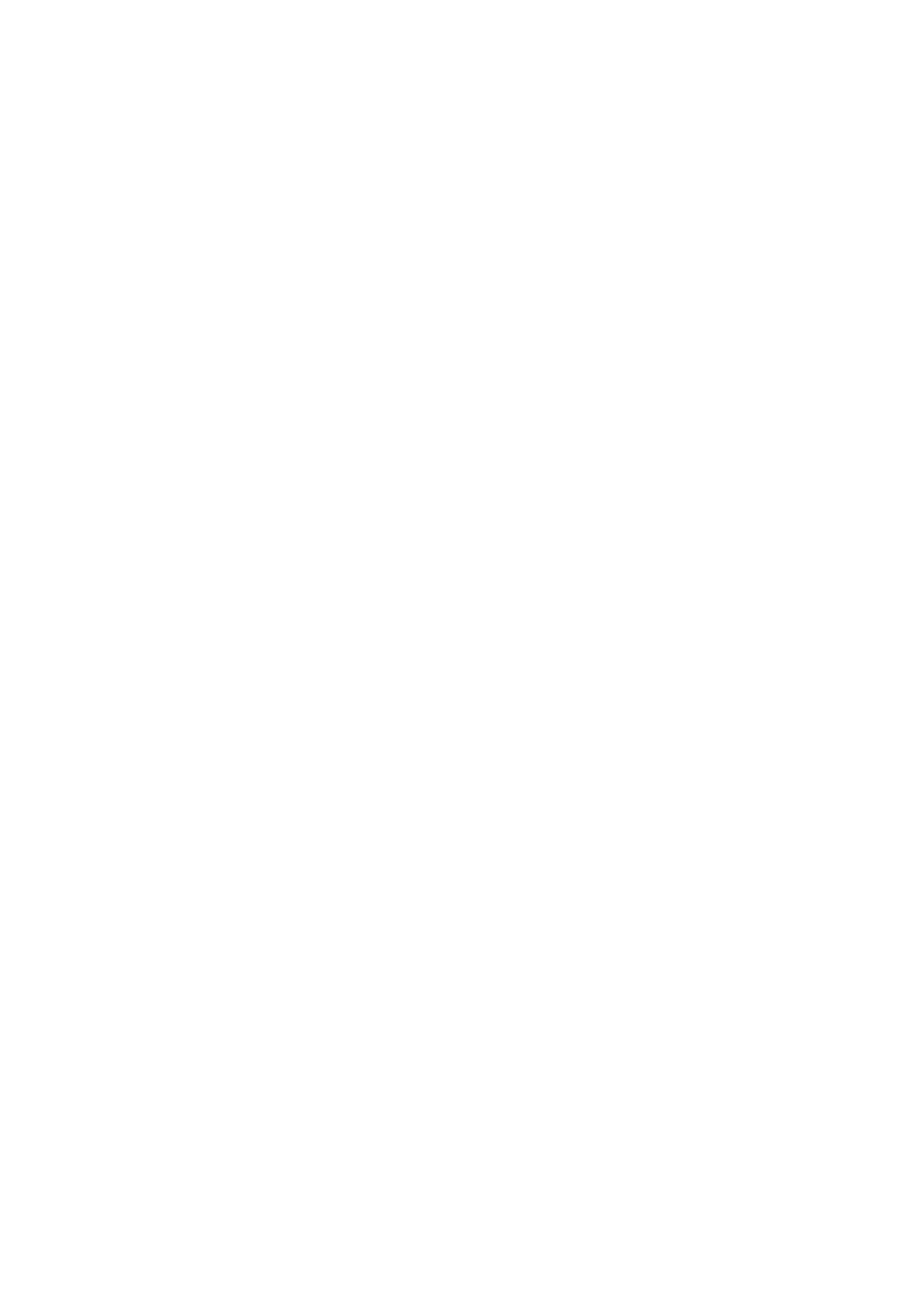<span id="page-2-0"></span>

## **Planning and Development Amendment Regulation 2010 (No 2)**

**Subordinate Law SL2010-11** 

made under the

**Planning and Development Act 2007** 

| 1 | <b>Name of regulation</b>                                                                                                                                                                                      |
|---|----------------------------------------------------------------------------------------------------------------------------------------------------------------------------------------------------------------|
|   | This regulation is the Planning and Development Amendment<br>Regulation $2010$ (No 2).                                                                                                                         |
|   | <b>Commencement</b>                                                                                                                                                                                            |
|   | This regulation commences on the day after its notification day.<br>The naming and commencement provisions automatically commence on<br><b>Note</b><br>the notification day (see Legislation Act, $s$ 75 (1)). |
| 3 | <b>Legislation amended</b>                                                                                                                                                                                     |
|   | regulation amends the Planning and Development<br><b>This</b><br>Regulation 2008.                                                                                                                              |

J2010-179

Authorised by the ACT Parliamentary Counsel—also accessible at www.legislation.act.gov.au